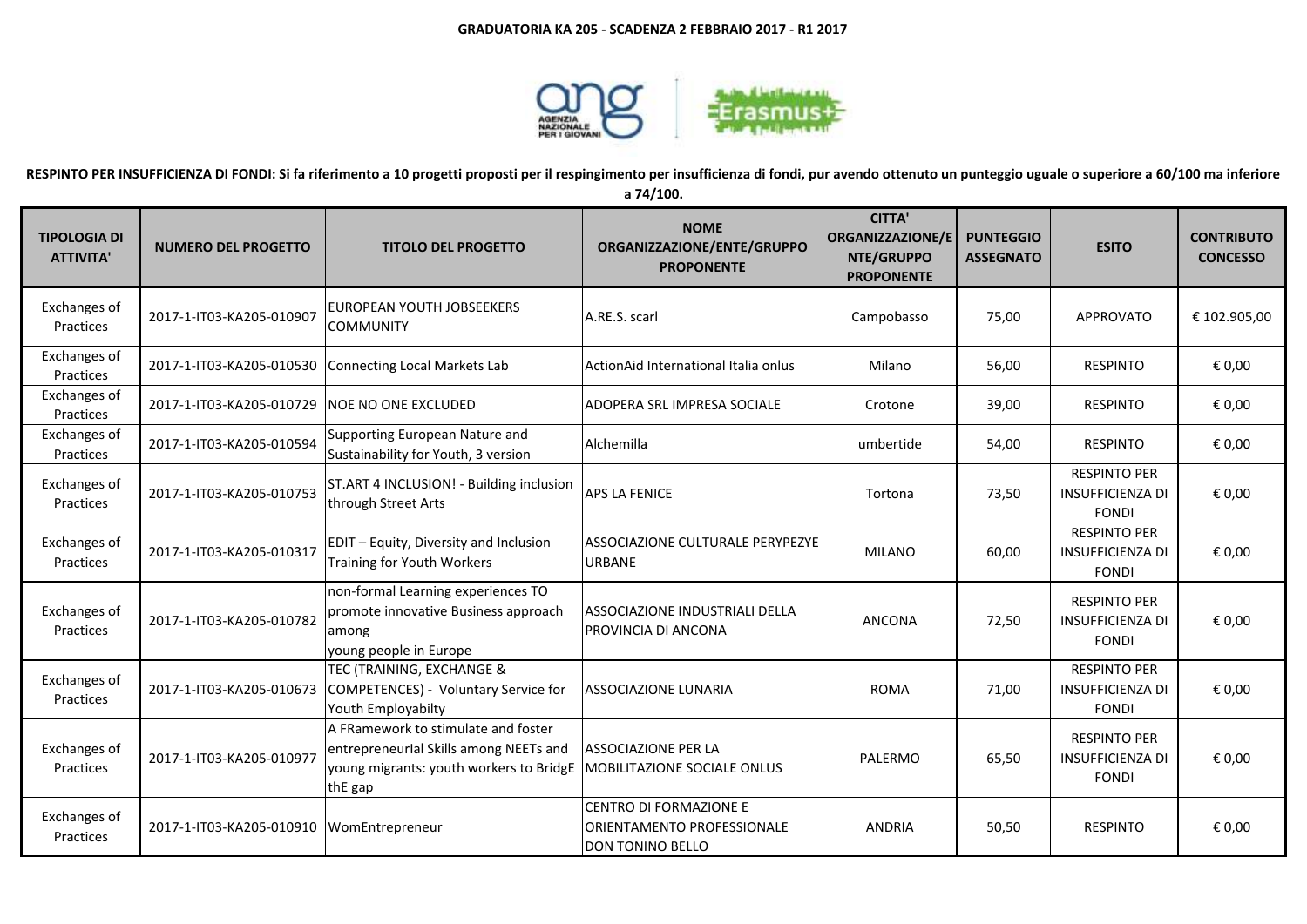## **GRADUATORIA KA 205 - SCADENZA 2 FEBBRAIO 2017 - R1 2017**

| <b>TIPOLOGIA DI</b><br><b>ATTIVITA'</b> | <b>NUMERO DEL PROGETTO</b>               | <b>TITOLO DEL PROGETTO</b>                                                                                                  | <b>NOME</b><br>ORGANIZZAZIONE/ENTE/GRUPPO<br><b>PROPONENTE</b>   | <b>CITTA'</b><br><b>ORGANIZZAZIONE/E</b><br>NTE/GRUPPO<br><b>PROPONENTE</b> | <b>PUNTEGGIO</b><br><b>ASSEGNATO</b> | <b>ESITO</b>                                                   | <b>CONTRIBUTO</b><br><b>CONCESSO</b> |
|-----------------------------------------|------------------------------------------|-----------------------------------------------------------------------------------------------------------------------------|------------------------------------------------------------------|-----------------------------------------------------------------------------|--------------------------------------|----------------------------------------------------------------|--------------------------------------|
| Exchanges of<br>Practices               | 2017-1-IT03-KA205-010756                 | <b>YOUth in Social Services</b>                                                                                             | Centro Internazionale delle culture<br><b>UBUNTU</b>             | Palermo                                                                     | 69,00                                | <b>RESPINTO PER</b><br><b>INSUFFICIENZA DI</b><br><b>FONDI</b> | € 0,00                               |
| Exchanges of<br>Practices               | 2017-1-IT03-KA205-010497                 | Lovearth through Art                                                                                                        | Cooperativa Sociale Immaginaria A<br>R.L.Onlus                   | Sant'Angelo a Cupolo                                                        | 70,00                                | <b>RESPINTO PER</b><br><b>INSUFFICIENZA DI</b><br><b>FONDI</b> | € 0,00                               |
| Exchanges of<br>Practices               | 2017-1-IT03-KA205-010391                 | Sharing good practices for Social<br>Innovation                                                                             | DEMOSTENE Centro Studi per la<br>Promozione dello Sviluppo Umano | Latiano                                                                     | 79,00                                | <b>APPROVATO</b>                                               | € 56.805,00                          |
| Exchanges of<br>Practices               | 2017-1-IT03-KA205-010628                 | E.A.S.T. - Environment, Activities, Studies<br>and Exchanges                                                                | <b>EURO</b>                                                      | PALERMO                                                                     | 74,00                                | <b>APPROVATO</b>                                               | € 102.180,00                         |
| Exchanges of<br>Practices               | 2017-1-IT03-KA205-010978                 | Youth of the World: trasformative power<br>of global education                                                              | ICSE&Co. (International Center for<br>Southern Europe)           | Firenze                                                                     | 76,50                                | <b>APPROVATO</b>                                               | € 101.740,00                         |
| Development of<br>Innovation            | 2017-1-IT03-KA205-010845                 | Methods for Environment Thinking<br>through Ict                                                                             | Int.Geo.Mod. srl                                                 | Perugia                                                                     | 0,00                                 | <b>RESPINTO</b>                                                | € 0,00                               |
| Exchanges of<br>Practices               | 2017-1-IT03-KA205-010833                 | <b>Urban Memories ARCHives</b>                                                                                              | <b>KEAN</b>                                                      | Rome                                                                        | 51,00                                | <b>RESPINTO</b>                                                | € 0,00                               |
| Exchanges of<br>Practices               | 2017-1-IT03-KA205-010828                 | Girls, Ict, Coding                                                                                                          | LHYRIO                                                           | LATINA                                                                      | 51,50                                | <b>RESPINTO</b>                                                | € 0,00                               |
| Development of<br>Innovation            | 2017-1-IT03-KA205-010908                 | Developing employability and<br>innovations amongst the young people<br>Social Entrepreneurship in Youth Work<br>activities | Molise verso il 2000 scrl                                        | Campobasso                                                                  | 0,00                                 | <b>RESPINTO</b>                                                | € 0,00                               |
| Exchanges of<br>Practices               | 2017-1-IT03-KA205-010567                 | A Story of Europe                                                                                                           | <b>MV INTERNATIONAL</b>                                          | SASSARI                                                                     | 67,00                                | <b>RESPINTO PER</b><br><b>INSUFFICIENZA DI</b><br><b>FONDI</b> | € 0,00                               |
| Development of<br>Innovation            | 2017-1-IT03-KA205-010416                 | <b>Creation of Nonformal Education Model</b><br>Take Action' for Social Exclusion Youth<br>Integration                      | N.I.C.O.L.A. (New International<br>Company of Live Arts) Italy   | salerno                                                                     | 0,00                                 | <b>RESPINTO</b>                                                | € 0,00                               |
| Development of<br>Innovation            | 2017-1-IT03-KA205-010801                 | Who am I?                                                                                                                   | N.I.C.O.L.A. (New International<br>Company of Live Arts) Italy   | salerno                                                                     | 0,00                                 | <b>RESPINTO</b>                                                | € 0,00                               |
| Development of<br>Innovation            | 2017-1-IT03-KA205-010466                 | Development and promotion of social<br>business within youth sector                                                         | P&F Technology Srl                                               | Guardiagrele (CH)                                                           | 0,00                                 | <b>RESPINTO</b>                                                | € 0,00                               |
| Exchanges of<br>Practices               |                                          | 2017-1-IT03-KA205-010485  Identity and Women Equality                                                                       | PATATRAC ASSOCIAZIONE DI<br>PROMOZIONE SOCIALE                   | Aversa                                                                      | 63,00                                | <b>RESPINTO PER</b><br><b>INSUFFICIENZA DI</b><br><b>FONDI</b> | € 0,00                               |
| Exchanges of<br>Practices               | 2017-1-IT03-KA205-010698 3D-igital youth |                                                                                                                             | Petit Pas                                                        | Trani                                                                       | 44,00                                | <b>RESPINTO</b>                                                | € 0,00                               |